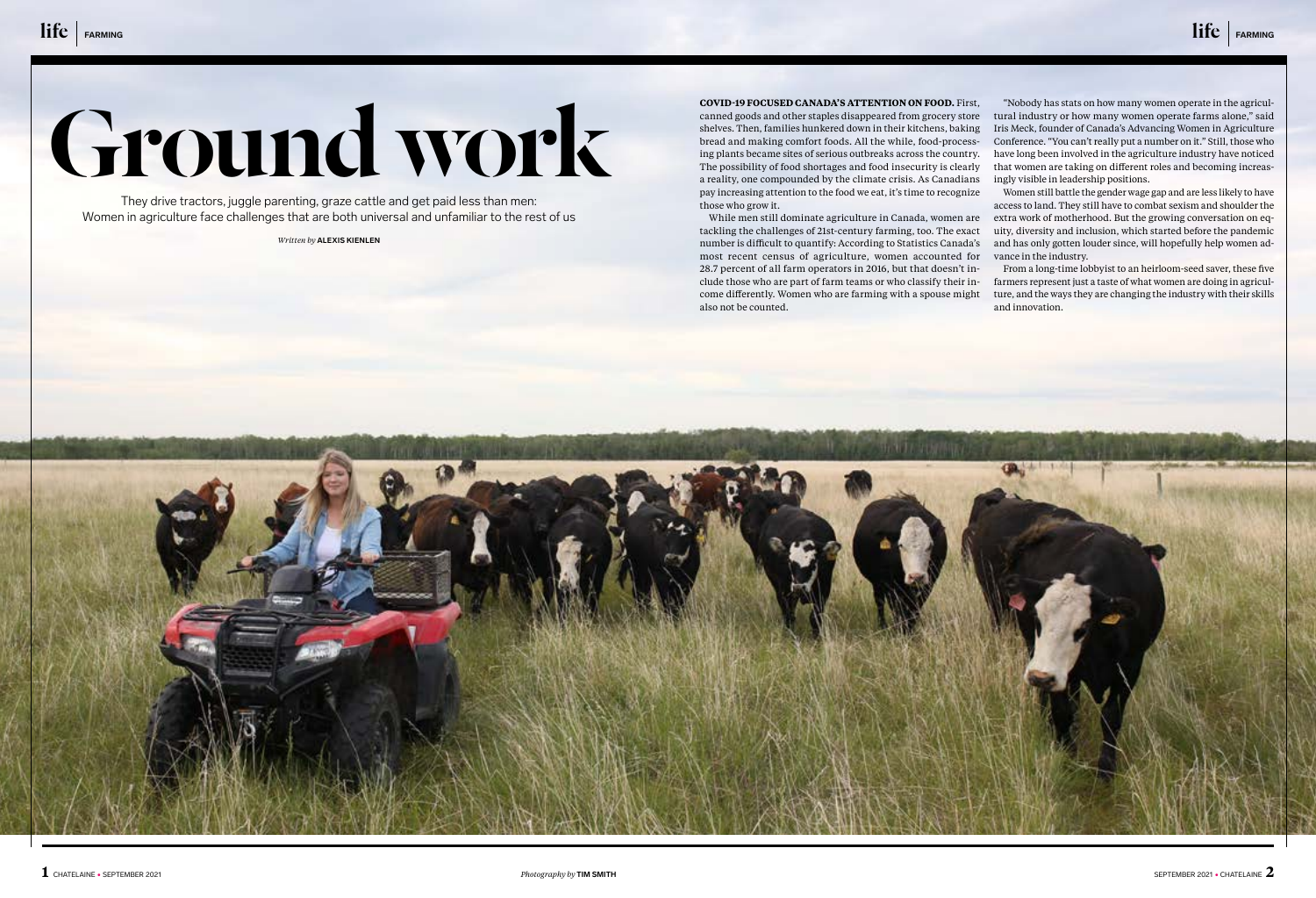

 **Tiffany Traverse**  *Land and seed steward, Dawson Creek, B.C.* 

Two horses, a donkey, a mule, some dogs and cats and her partner, Jay, live with Tiffany Traverse on 160 acres of mixed forest. That's where she's currently growing standard Indigenous crops, such as squash and carrots, and a few experimental crops, like dryland rice and peanuts. She is also caring for well over 100 varieties of different vegetables, herbs, flowers, medicines and native species.

Traverse is of mixed Secwépemc and European ancestry—her traditional territory is Secwepemcúĺecw, or the Columbia Valley, in British Columbia. "A lot of my seed work is around my ancestral seeds and foods," she says, "but I also steward collections for other people as well, from nations or communities that don't have access to land."

Traverse has been on the land for about six years and has learned a lot about the northern climate. As part of the Canadian Organic the seasons," she says.

That includes one of her many female Indigenous mentors, Caroline Chartrand, a Metis woman from the Red River in Manitoba, who passes her knowledge on to Traverse, who then does the growing. "I'm helping her to care for the seed and, eventually, as I grow out these different collections of seed, they'll be returned to her and go back into the hands of Metis people," says Traverse. As she learned from her mentor, she uses silica to dry the seeds that she grows, and then stores them in card-stock envelopes, mouseproof containers or glass jars in a cool, dry room with a temperature and humidity monitor.

Vegetable Improvement project, she does what are called variety trials: growing new varieties of vegetables, such as carrots, rutabagas and radicchio, to see how each fares in her region. She's also part of an Indigenous-led research project with Agriculture and Agri-Food Canada that will use both Western science and Indigenous knowledge: Traverse will collaborate with a scientist to determine the best growing practices for heirloom oats and heirloom fava beans.

Experimentation is part of the journey of her work, says Traverse, who is also playing around with native plant species. "I wanted to focus on the way we traditionally ate, with wild game and wild roots. We ate a lot of wild roots, because we travelled with the cycles of

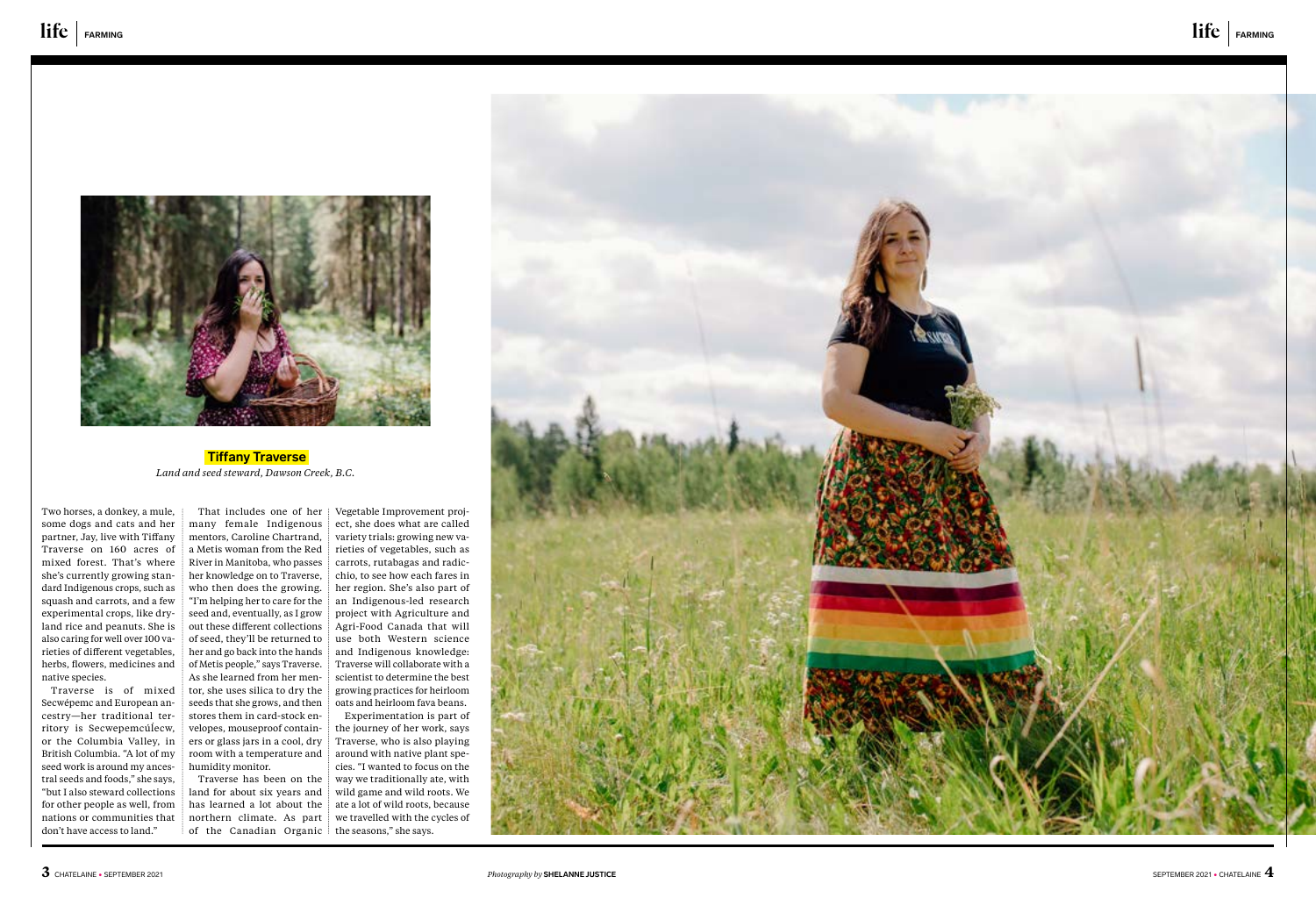

Every year, more than 60,000 seasonal migrant workers come to Canada to help with farming and harvesting. One of them is Felena Pereira, a 36-year-old from Tabaquite, Trinidad, who has been returning to Schuyler Farms in southern Ontario for the past eight years. She operates a tractor with GPS technology to plant apple and cherry trees, and also drives a forklift.

Both of these jobs were only done by men when she started."Be ing given the opportunity to be a game changer and operating these machines is something I am very happy about," says Pereira. Many farms have migrant workers who return each year, and Pereira's team usually arrives in March or April. In 2020, COVID-19 border restrictions meant they were unable to come until July. Scrambling for labour, farmers across the country be gan lobbying to get foreign workers here as soon as possible, while the public began worrying about food security.

At the same time, workers' advocates tried to draw their atten tion to migrants' safety and working conditions. Last year, three temporary foreign workers from Mexico died from COVID-19 in Ontario. In 2021, the deaths of seven temporary foreign workers in Ontario and Alberta—some COVID-related, others not—are still being investigated.

"The hardest thing for me about coming to Canada during the pandemic was the fear of having to leave my family behind, scared of the unknown," says Pereira, who sends money home to her two children and her mother. Since arriving here in 2020, she hasn't seen them in person—only on video chat.

Instead, Pereira has applied to become a permanent resident of Canada. She began the process in 2019, eventually applying to be a provincial nominee of Ontario, with the support of her em ployer, Brett Schuyler. "I am excited to help people like Felena in their goals of permanent residency and would like for farm labour to be a pathway to residency," he says.

When her nomination was approved, Pereira received a work permit for two years; she is now a full-time employee at Schuyler Farms. She won't change jobs or return to Trinidad until she is a permanent resident, which she hopes will bring economic op portunities, financial security and a reunion with her children, which she calls "priceless."

Pereira always knew her work was important to Canada's food security and economy. It took a pandemic, though, for the rest of the country to notice. "But sometimes, it is when bad things hap pen that awareness is created," she says. "Food is essential, and so too are the people who do the hard labour and intense work to get it on the table."



### **Felena Pereira**

*Migrant farm worker, Simcoe, Ont., and Trinidad*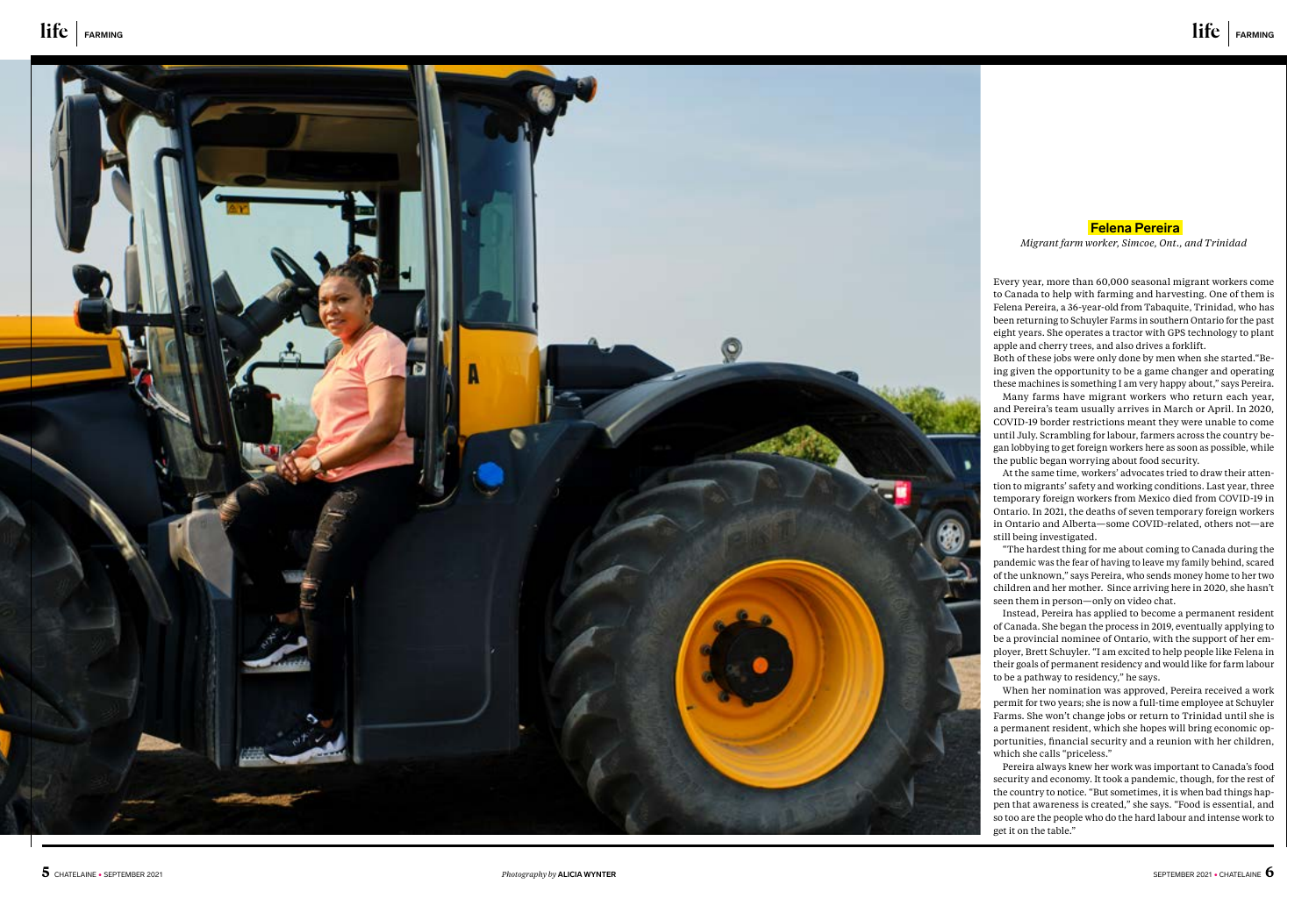Interactions between agriculture and the environment were always interesting to Kristine Tapley. But she never thought she'd have her own ranch until she went to university with people who hadn't grown up on a beef farm, like she did.

"The first environmentalsciences course I took looked pretty poorly on agriculture and I believed then, and believe now, that agriculture holds the solution," she says.

So she completed a bachelor's of science, majoring in agroecology, or practising agriculture in a way that works with the ecosystem and mimics nature. She followed that with a master's degree in animal science, studying agricultural greenhouse gases.

Today, the 34-year-old lives with her husband, Graham, and their two children on the family's beef farm, which has 150 cows. They think a lot about

maintaining Canada's grasslands, one of the most endangered ecosystems in the world. Home to many species of insects, birds and wildlife, the grasslands only have about 20 percent of their native grasses remaining. Cattle have an important impact on the natural growing cycle of the grass. Tapley believes that responsible cattle farming contributes to grassland conservation. Her favourite part of raising beef is figuring out how cattle fit into the larger ecosystem: The large herbivores can work to restore the soil by both grazing and al-

lowing the grass to rest, a cycle that helps land remain healthy, preserves native habitat and sequesters carbon. The family has also designed

their grazing system to create habitat for local bird species, and in 2015 won an award from the Manitoba Beef Producers for environmental stewardship,

including restoring a former gravel mine to productive pasture.

Tapley also works as an agrologist with Ducks Unlimited Canada, liaising between conservationists and the cattle industry. She represents the organization on the Canadian Roundtable for Sustainable Beef, which brings together restaurants like McDonald's and Earls, non-profits like the World Wildlife Fund, retailers like Loblaws and other partners.

"It's really exciting what Canada has been able to pull together as far as beef sustainability," she says.

The group works together to figure out how to measure the environmental, economic and social impacts of beef farming, and find ways to make it as sustainable as possible from start to finish, from cattle farmer to processor to restaurant.





 **Kristine Tapley**  *Cattle farmer and agrologist, Langruth, Man.* 

than for being female, but she also wants other women to feel they can do the same thing.

As the pandemic began, the CFA was hard at work calling for improvements to a farm-disaster program known as AgriStability. It's designed to pay farmers when they have severe income losses beyond their control, such as extremeweather events or trade and transportation disruptions. The market disruptions caused by COVID-19 put the shortcomings of the program into the spotlight, revealing how it still leaves farmers coping with

So the CFA kicked off the

Food for Thought campaign to elevate the public's understanding of the Canadian food system. Stressing the importance of the country's farmers, it asked both urban and rural people to email MPs and cabinet ministers to advocate for farms and AgriStability.

"The people I've worked with along the way would pretty much subscribe to the same end goal, which is to improve agriculture," says Robinson of her wide network. "Once you start realizing that the foundation of food is farmers, if you don't have a solid foundation and good systems for our farmers to thrive, then we're on shaky footing."

### **Mary Robinson**

*Barley, soybean and hay farmer, and president of the Canadian Federation of Agriculture, Albany, P.E.I.* 

uncertainty. Robinson decided to get involved in farm-policy work when her second child was about two. She started as a county rep for the Prince Edward Island Federation of Agriculture, and then climbed the ladder to executive, vice-president and, finally, president. In 2019, she became the first female president of the Canadian Federation of Agriculture (CFA), which represents about 200,000 farm families. She wants to be noted for her achievements rather

Mary Robinson was born into a multi-generational family farm on Prince Edward Island and still works in a multitude of family businesses. She helps run a farm that grows barley, soybeans and hay. She is a certified crop advisor. She has her Class 1 truck driver's licence and is able to manage highway tractors and loaders. She also sells agricultural lime, which helps cut the acidity in P.E.I. soil.

All that, plus the 51-year-old has a seat at boardroom tables across the country.

life **FARMING**